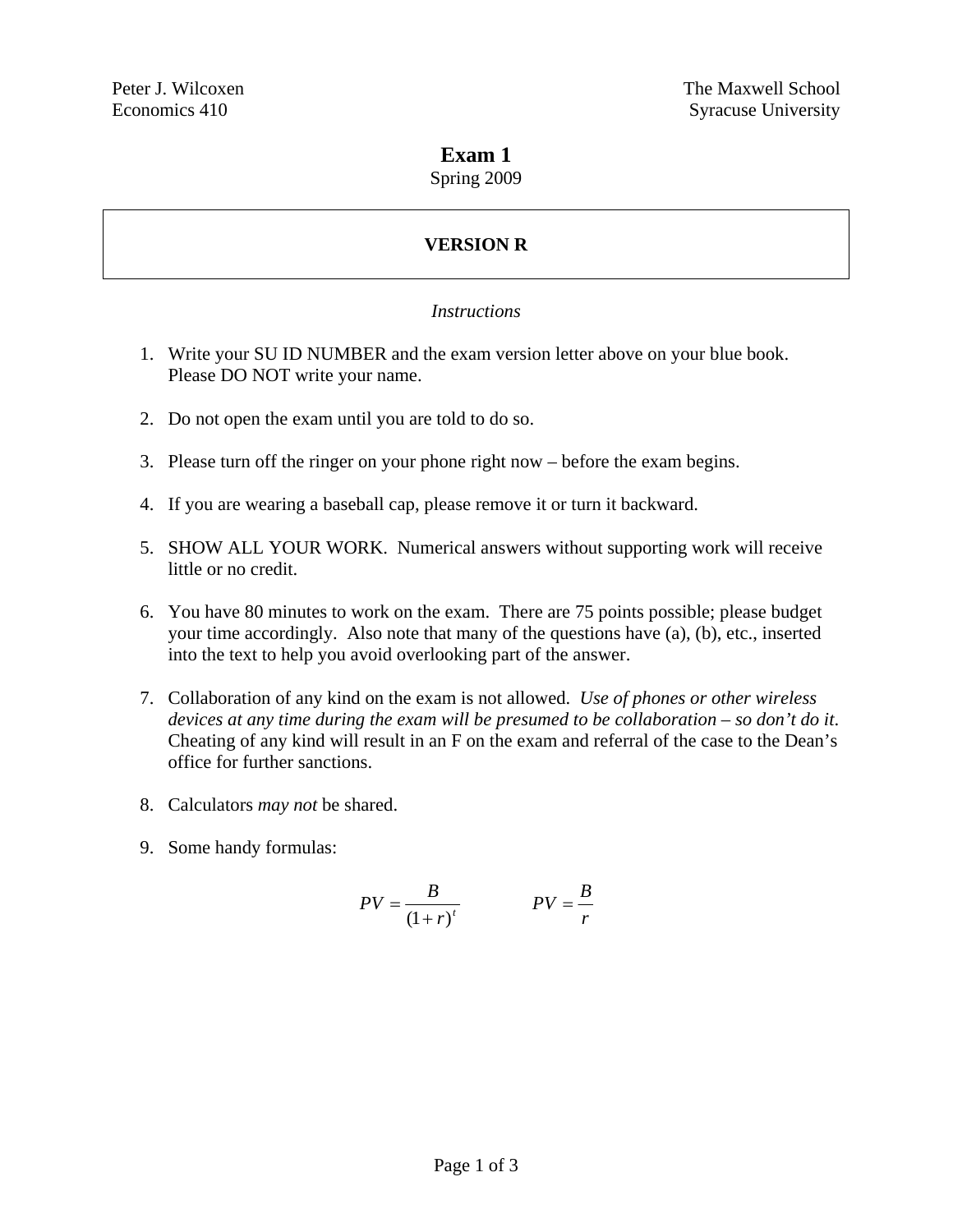### **Question 1 (15 points)**

Using appropriate livestock grazing practices, it is possible to remove CO2 from the atmosphere and store the carbon in the soil. However, the amount of carbon stored per acre is uncertain and varies with the weather and other factors.

To keep things simple, suppose that the amount of carbon stored due to grazing depends mainly on the amount of rainfall. Each year there is a 50% chance of normal rainfall, a 25% chance of flooding and a 25% chance of drought. In a normal year, 10 tons of carbon are stored per acre. In a flood year, only 8 tons are stored. In a drought year, there is a 95% chance that no carbon will be stored but there is also a 5% chance there will be a wildfire. If a fire occurs, 160 tons of carbon will be *released* into the atmosphere. You may assume that a fire in one year has no effect on the probability of another fire in subsequent year.

Suppose that each ton of carbon stored creates an external benefit of \$1 per year forever in reduced climate damages. In addition, suppose that land is available for grazing at a marginal cost of \$500 per acre per year, and that the elasticity of demand for land is -1.5. The interest rate is 5%.

Please compute (a) the expected present value external benefit created by grazing an acre of land. Then determine (b), (c) the efficient subsidy and price of land, and (d) the percentage change in grazing land that would occur under the efficient subsidy.

## **Question 2 (15 points)**

Production of a particular good creates a negative externality. The market willingness to pay for the good is  $W2P = 300 - 2*Q$  and the marginal cost of producing it is  $MC = 50$ . The external marginal costs are given by MCext =  $3*Q$ .

Please compute: (a), (b) the price and quantity at the market equilibrium, (c), (d) the efficient price and quantity, and (e) the net welfare gain from moving from the market equilibrium to efficiency.

Exam continues on the next page …